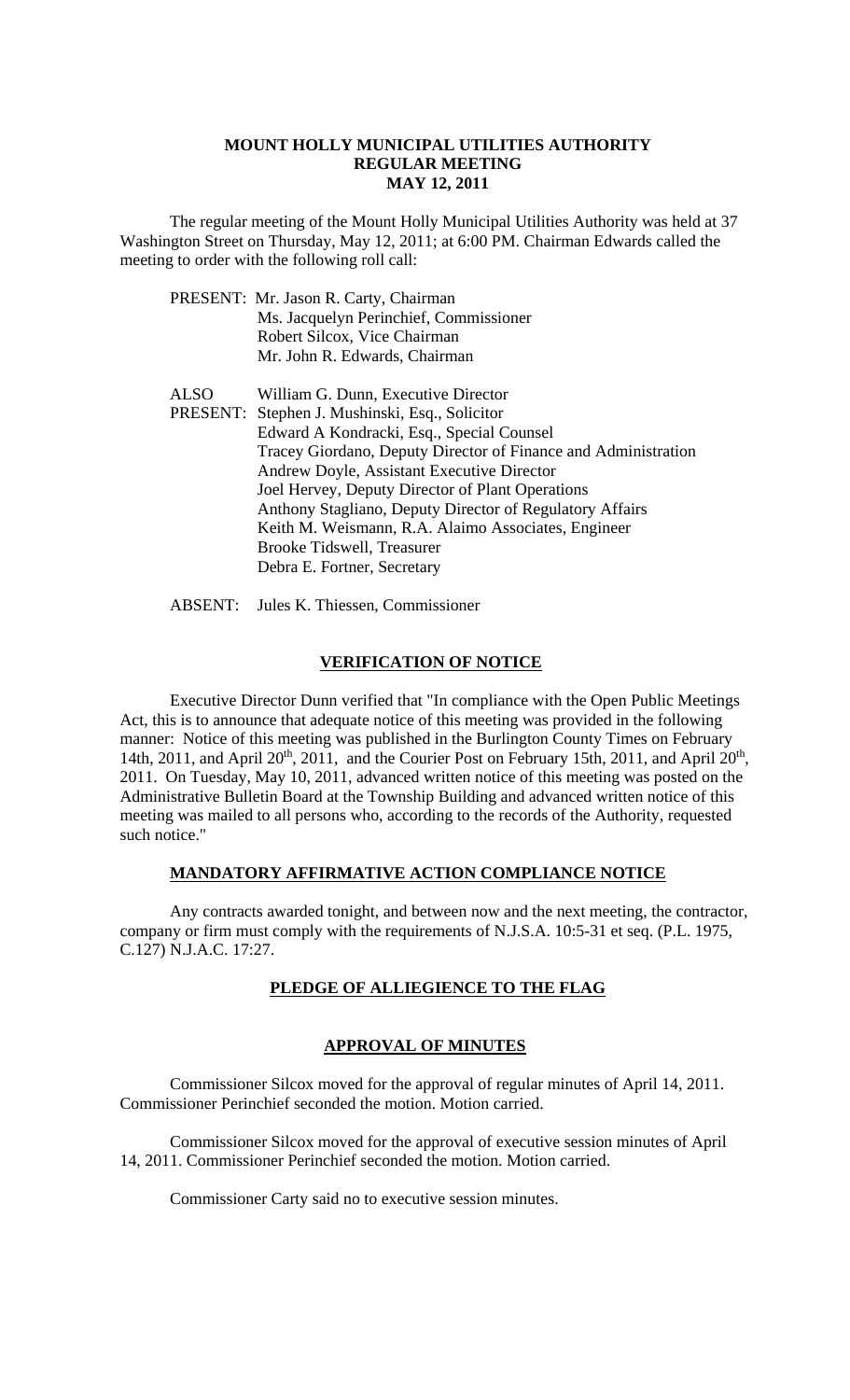Commissioner Carty requested that a statement made during the April 2011 Board Meeting, "Matters to be presented by Commissioners", that the patronage appointments had to stop in reference to the Board's Treasurer position be included in the minutes. Commissioner Silcox advised Mr. Carty that the tape from the April meeting would be reviewed and if that statement was made, it would be added to the April minutes.

Commissioner Carty noted that the Executive Session Minutes as submitted were signed by Secretary Fortner who was not present during the Executive Session. He asked who dictated them. Solicitor Mushinski replied he did. Solictor Mushinski went on to report that typically he supplies Ms. Fortner with the minutes for the purposes of submission, however if Commissioner Carty would like Solicitor Mushinski's name added to them he has no problem with that. Commissioner Carty suggested, moving forward, either a board member or the secretary take notes during executive session to avoid any possible conflict. Solicitor Mushinski stated he did not view the current procedure as a conflict but his name will be added to the minutes in the future.

#### **OLD BUSINESS**

#### **NEW BUSINESS**

## **RESOLUTION 2011-52**

## **A RESOLUTION APPROVING THE SERVICE AGREEMENT FOR LAWN CUTTING AND TRIMMING OF PUMP STATIONS AND LANDSCAPING AND MULCHING OF FLOWER BEDS (CONTRACT NUMBER 2011-8)**

 Commissioner Silcox moved for the approval of Resolution 2011-52. Commissioner Perinchief seconded the motion.

 Commissioner Carty asked if the company being awarded the service agreement is owned by an Authority employee; Craig Maybury. He was advised that yes, Mr. Maybury is an Authority employee. Commissioner Carty stated that this is a conflict under NJSA 40A:9- 22. He stated he was not questioning the bidding process itself, just the potential conflict of a full time employee bidding on the contract. Chairman Edwards stated the board can move to table the resolution until the June meeting so that this can be researched and an opinion reached.

 Commissioner Perinchief asked who would be cutting the grass in the meantime. Deputy Director of Plant Operations Hervey advised Commissioner Perinchief that currently the Authorities Plant Operators are cutting it.

Commissioner Carty moved to table Resolution 2011-52. Commissioner Perinchief seconded the motion. Motion carried.

#### **RESOLUTION 2011-44**

# **A RESOLUTION OF THE MOUNT HOLLY MUNICIPAL UTILITIES AUTHORITY HONORING DAVID HASSON**

Commissioner Silcox moved for the approval of Resolution 2011-44 Commissioner Perinchief seconded the motion. At the call of the roll, the vote was:

- AYES: Commissioner Carty, Commissioner Perinchief, Commissioner Silcox, Chairman Edwards
- NAYS: None

 David Hasson thanked the board members he has worked with over the years as well as supervisors, the office staff, and other professionals, as it was a pleasure working with them.

 Mr. Hasson commented that he noticed when the Authority meeting was at 4:30pm there were more "puppets and snakes" present.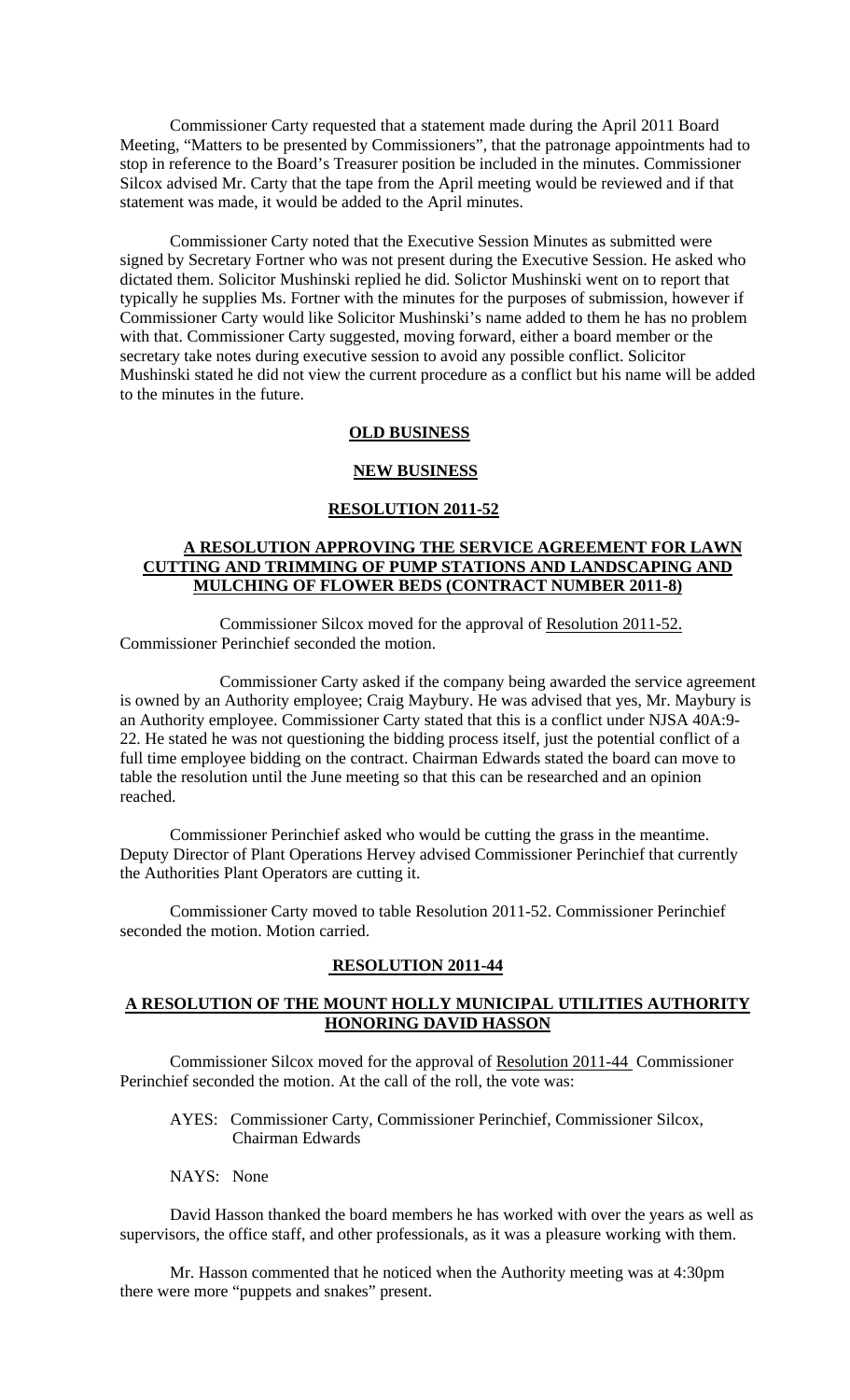#### **RESOLUTION 2011-45**

## **A RESOLUTION OF THE MOUNT HOLLY MUNICIPAL UTILITIES AUTHORITY AUTHORIZING CHANGE ORDER NO. 17 TO CONTRACT 2006-1 FOR THE MAPLE AVENUE AND RANCOCAS ROAD, WWTP PROJECT (NET INCREASE OF \$61,901.70)**

Commissioner Silcox moved for the approval of Resolution 2011-45 Commissioner Perinchief seconded the motion. At the call of the roll, the vote was:

AYES: Commissioner Carty, Commissioner Perinchief, Commissioner Silcox, Chairman Edwards

### NAYS: None

 Executive Director Dunn explained this change order is for a tie in pipe between the old and the new plant. The change order also covers a gate for the fence at the Maple Avenue site, as well as sidewalk, and a trench drain for areas with trouble draining.

### **RESOLUTION 2011-46**

## **A RESOLUTION OF THE MOUNT HOLLY MUNICIPAL UTILITIES AUTHORITY ACCEPTING AND ACKNOWLEDGING THE 2010 AUDIT**

Commissioner Silcox moved for the approval of Resolution 2011-46 Commissioner Perinchief seconded the motion. At the call of the roll, the vote was:

Chairman Edwards stated there were no findings on the audit other then the water company statement which is part of the audit every year. Chairman Edwards commented there have not been any findings in many years. Deputy Director of Finance and Administration, Giordano, confirmed it has been at least fourteen years; the number of years she has been with the Authority.

Deputy Director of Finance and Administration, Giordano, reported that on the audit report, Russell Regn was listed as a commissioner rather then Jacquelyn Perinchief. She stated the problem has been rectified, with the corrected copy going to the State.

Commissioner Silcox congratulated the Deputy Director of Finance and Administration, Giordano, and her staff for a clean audit. He remarked that it shows that she and her staff are good at what they do. Commissioner Silcox stated he has spoken with the auditor directly, who has had great things to say about Ms. Giordano and her staff.

Commissioner Carty pointed out the date on the Local Authorities Group Affidavit Form was incorrect and should be fixed prior to it being sent to the State.

AYES: Commissioner Perinchief, Commissioner Silcox, Chairman Edwards

NAYS: None

Commissioner Carty abstained.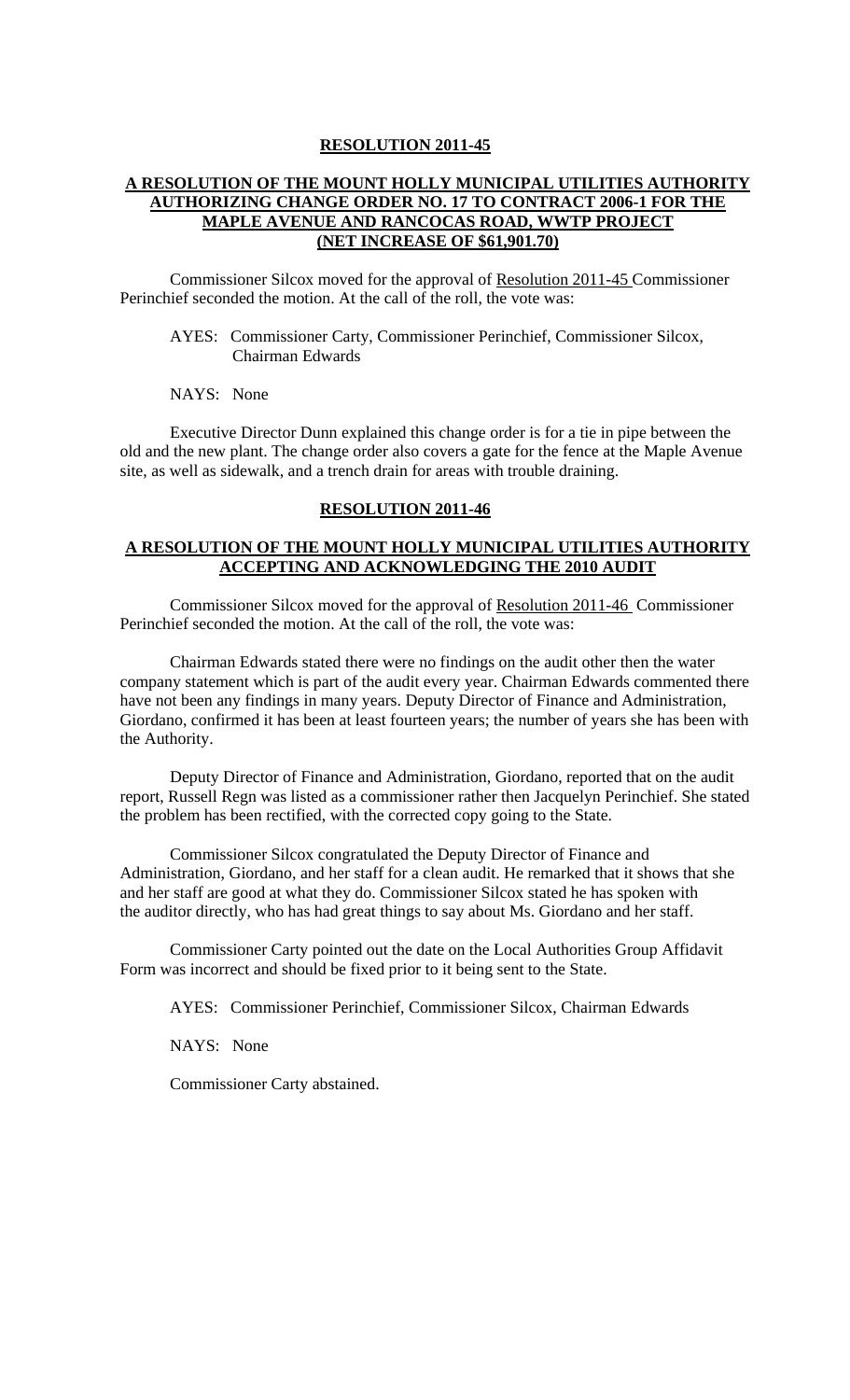### **RESOLUTION 2011-47**

# **A RESOLUTION APPROVING THE OPERATING EXPENSES FOR THE MONTH OF APRIL 2011**

Commissioner Silcox moved for the approval of Resolution 2011-47 Commissioner Perinchief seconded the motion. At the call of the roll, the vote was:

 AYES: Commissioner Carty, Commissioner Perinchief, Commissioner Silcox, Chairman Edwards

 Commissioner Carty questioned the approximate \$800.00 bill for Verizon Wireless phones and wondered how many phones the Authority has. Deputy Director of Plant Operations, Hervey, stated there are 16 phones covered by this bill. Deputy Director of Regulatory Affairs, Stagliano, stated the Authority went to Verizon Wireless phones for the Collection System since radios were not making it all the way back to the plant.

Commissioner Carty inquired about a \$400.00 meeting expense he noted on the bill list. Executive Director Dunn explained that money was for a conference he attended. He stated he took the money with him to the conference as a safety factor but it was not needed and has since been returned to the Authority. Deputy Director of Finance and Administration, Giordano confirmed the money had been deposited back in to the Authority's account.

## **RESOLUTION 2011-47A**

### **A RESOLUTION APPROVING THE SEWER REFUNDS FOR THE MONTH OF APRIL 2011**

Commissioner Silcox moved for the approval of Resolution 2011-47A Commissioner Perinchief seconded the motion. At the call of the roll, the vote was:

AYES: Commissioner Carty, Commissioner Perinchief, Commissioner Silcox, Chairman Edwards

NAYS: None

#### **RESOLUTION 2011-48**

### **A RESOLUTION APPROVING THE EXPENDITURES FOR THE MONTH OF APRIL 2011 FROM THE ESCROW FUND**

Commissioner Silcox moved for the approval of Resolution 2011-48. Commissioner Perinchief seconded the motion. At the call of the roll, the vote was:

AYES: Commissioner Carty, Commissioner Perinchief, Commissioner Silcox, Chairman Edwards

NAYS: None

## **RESOLUTION 2011-49**

### **A RESOLUTION APPROVING THE EXPENDITURES FOR THE MONTH OF APRIL 2011 FROM THE IMPROVEMENT AND REPLACEMENT FUND**

Commissioner Silcox moved for the approval of Resolution 2011-49. Commissioner Perinchief seconded the motion. At the call of the roll, the vote was:

AYES: Commissioner Carty, Commissioner Perinchief, Commissioner Silcox, Chairman Edwards

NAYS: None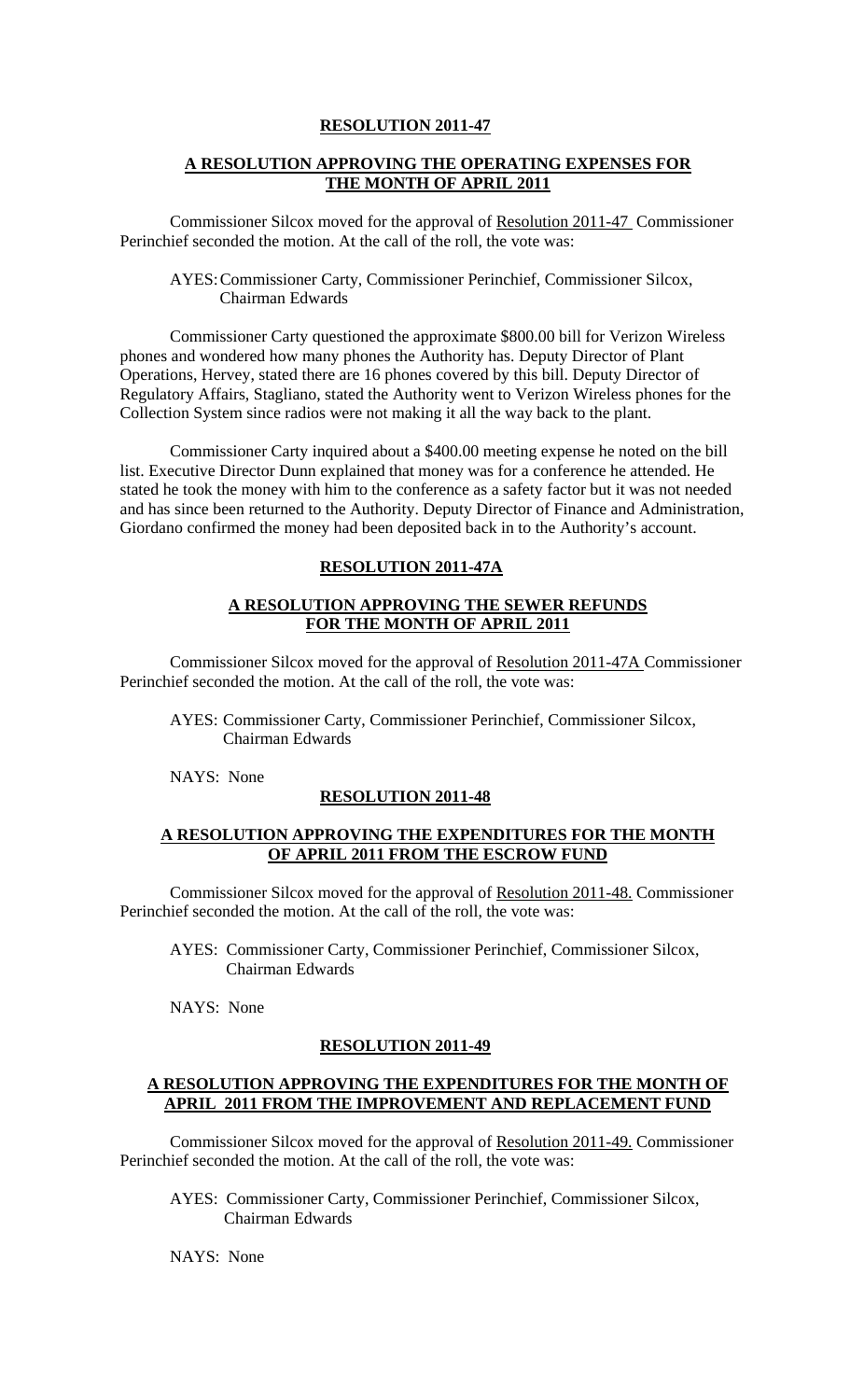#### **RESOLUTION 2011-50**

## **A RESOLUTION APPROVING THE EXPENDITURES FOR THE MONTH OF APRIL 2011 FROM THE 2007-2010 PROJECT CONSTRUCTION FUND (PLANT EXPANSION)**

Commissioner Silcox moved for the approval of Resolution 2011-50. Commissioner Perinchief seconded the motion. At the call of the roll, the vote was:

AYES: Commissioner Carty, Commissioner Perinchief, Commissioner Silcox, Chairman Edwards.

NAYS: None

#### **RESOLUTION 2011-51**

### **A RESOLUTION APPROVING THE EXPENDITURES FOR THE MONTH OF APRIL 2011 FROM THE 2007-2010 CONSTRUCTION FUND (EDWARD STREET PUMP STATION)**

Commissioner Silcox moved for the approval of Resolution 2011-51. Commissioner Perinchief seconded the motion. At the call of the roll, the vote was:

AYES: Commissioner Carty, Commissioner Perinchief, Commissioner Silcox, Chairman Edwards.

NAYS: None

## **COMMUNICATIONS**

 Executive Director Dunn reported he has received a letter with the TWA approval for the west end redevelopment project on Levis Drive in Mount Holly.

#### **MATTERS TO BE PRESENTED BY THE PUBLIC**

Mr. David Hasson of 216 Broad Street in Mount Holly New Jersey addressed "snake" or is that "Mr. Snake" in regards to a statement made at the April Board Meeting that Mr. Hasson "lied." There was no response. Mr. Hasson asked "so you can call me mongoose on the street but I cannot call you snake?" Mr. Hasson stated that he had not lied.

Mr. Luis Lopez of 370 S. Martin Street in Mount Holly asked that it be on record that he felt it was very unfair the way he, Mr. Carty, and Mr. Dow, were treated at the April 2011 Board Meeting. Mr. Lopez asked what the status of the new facility is. Executive Director Dunn responded Maple Avenue facility is functioning very well. Mr. Lopez asked if he could have more detail about resolution 2011-47. Deputy Director of Finance explained it is a list of monthly expenses. Mr. Lopez asked where Commissioner Thiessen was. Executive Director Dunn stated that as far as he knew Mr. Thiessen planned to attend the meeting. Commissioner Carty asked to address Mr. Lopez. He told Mr. Lopez that the resolution he questioned is a list of bills for the past month.

#### **REPORT OF THE EXECUTIVE DIRECTOR**

Executive Director Dunn stated he had attended a good meeting in Atlantic City. He said the DEP is floundering to some degree with all of the moves and changes they are making but they are looking forward to great things.

#### **REPORT OF THE ENGINEER**

The report of the Engineer was received.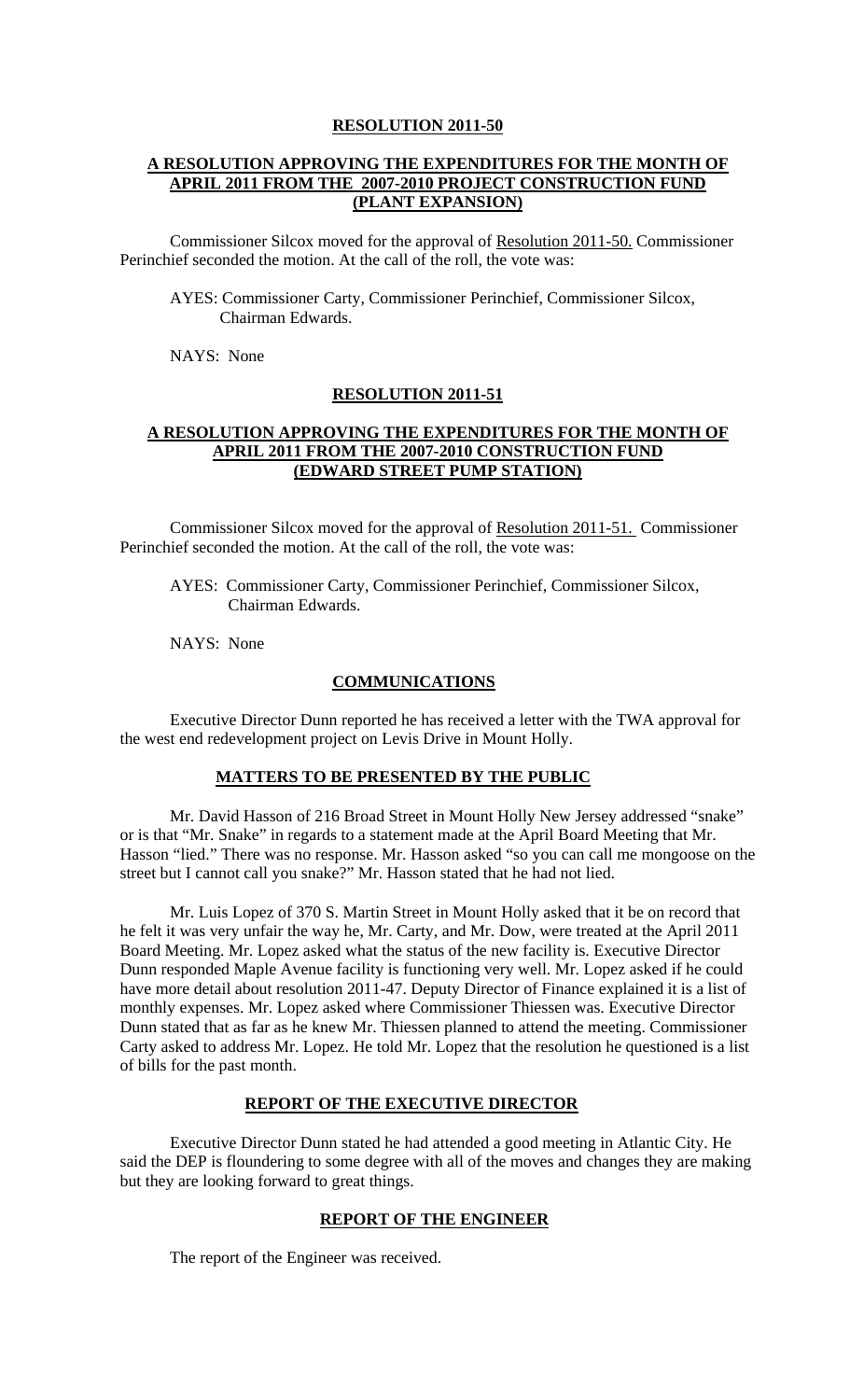## **REPORT OF THE DEPUTY DIRECTOR FOR PLANT OPERATIONS**

The Report of the Deputy Director for Plant Operations was received.

Chairman Edwards asked if the odor complaint noted on the report had been resolved. Deputy Director of Plant Operations, Hervey, stated the person who made the complaint has called several times and thus far, no one has found anything to substantiate the claim. Mr. Hervey spoke to the complainant personally on the phone and explained the biological system. He stated that he expects her to call again. Mr. Hervey said she lives on South Hunterdon in Hainesport. Commissioner Carty asked where the majority of the complaints are from. Deputy Director of Plant Operations, Hervey, responded that presently she is the only complaint the Authority has. Commissioner Carty asked if any problems are anticipated with the change in weather to which Mr. Hervey replied things should be better now.

## **REPORT OF THE DEPUTY DIRECTOR FOR REGULATORY AFFAIRS**

The Report of the Deputy Director for Regulatory Affairs was received.

## **REPORT OF THE SOLICITOR**

 Solicitor Mushinski raised the matter of the proposed travel policy. He asked if the Board would like to act on the policy during this meeting or review it further. Solicitor Mushinski stated there was previous discussion of the policy and board members were advised to look at the proposed policy then contact him with any questions. He stated Mr. Carty had contacted him with a question via e-mail, Solicitor Mushinski responded to Mr. Carty, and a copy of the e-mail correspondence was placed in the board members packet. Executive Director Dunn reported that currently the policy has a 70 mile limit for people staying overnight in hotels. Executive Director Dunn stated that when a person has to attend a conference several days in a row in Atlantic City, even though it is slightly under the mile limit, it makes sense for them to get a hotel. However, if travel is for a one day conference a hotel stay is not justified. Commissioner Carty suggested the easiest thing to do would be to add a line stating "unless otherwise approved by the board." Chairman Edwards raised a question about the wording under overnight travel in the proposal that states a board member has to ask the Executive Director for approval which he feels is inappropriate since the board supervises the Executive Director. Solicitor Mushinski stated that employees travel time to time, the focus is on Atlantic City and related reimbursements. Chairman Edwards stated he would like the 70 miles changed to 60 miles in the proposal so that no approval would be required for Atlantic City. Commissioner Carty stated he would just like to see oversight in the policy and stay over's not being permitted in Atlantic City every single time. Chairman Edwards asked that a clean copy of the proposal be drawn up, incorporating the new language, then brought back to the board next month for review and approval.

# **REPORT OF THE DEPUTY DIRECTOR OF FINANCE AND ADMINISTRATION**

The Report of the Deputy Director of Finance and Administration was received. Deputy Director of Finance and Administration reported there will be a Connection Fee Rate Hearing next month. She has met with Special Counsel Kondracki to review the numbers and appropriate notification will be sent to the newspapers and townships.

# **AUTHORITY STATUS REPORT OF NEW TREATMENT FACILITY**

There was nothing further to report in regards to the status of the new treatment facility.

## **OTHER NEW BUSINESS**

There was no other new business.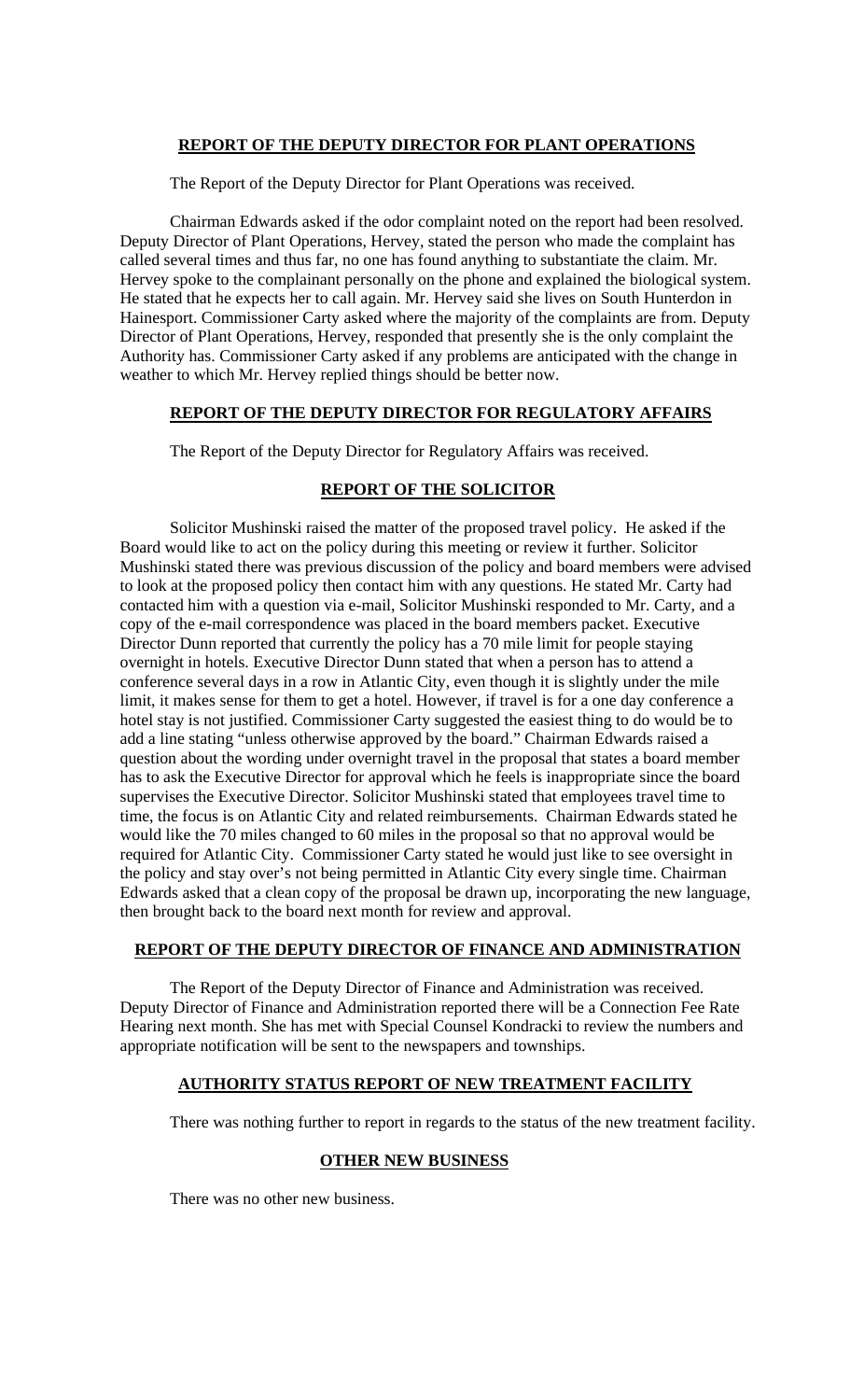### **MATTERS TO BE PRESENTED BY THE COMMISSIONERS**

 Chairman Edwards stated there would be a relatively brief closed session regarding payroll services.

 Commissioner Carty thanked Deputy Director of Finance and Administration for continuing to make requested information available to him in a timely manner. He stated there is new legislation coming down the pike that the Authority should be aware of. Deputy Director of Finance and Administration, Giordano, reported that when reviewing the proposed legislation she found the only thing that the Authority is not currently doing is posting the agenda for the public 5 days prior to the Board Meetings, but we will begin doing that moving forward.

 Commissioner Carty asked when the Treasurer has the opportunity to speak. Is their a section on the agenda? Chairman Edwards said that would be added beginning with the next agenda.

#### **EXECUTIVE SESSION**

 Commissioner Silcox moved for the approval of Resolution 2011-53. Commissioner Carty seconded the motion.

 At 6:47 PM the Authority Commissioners retired to Executive Session for a discussion involving litigation and contract matters.

# **RESOLUTION 2011-53**

## **AUTHORIZING EXECUTIVE SESSION OF THE MOUNT HOLLY MUNICIPAL UTILITIES AUTHORITY FOR THE PURPOSE OF DISCUSSION OF LITIGATION AND CONTRACT MATTERS**

**WHEREAS**, N.J.S.A. 10:4-12 allows for a Public Body to go into closed session during a Public Meeting; and

**WHEREAS**, the Mount Holly Municipal Utilities Authority has deemed it necessary to go into closed session to discuss certain matters which are exempted from public discussion; and

**WHEREAS**, the regular meeting of this Authority will reconvene following closed session;

**NOW, THEREFORE, BE IT RESOLVED** that the Mount Holly Township Municipal Utilities Authority will go into closed session for the following reasons as outlined in N.J.S.A.  $10:4-12$ :

Discussions pertaining to a shared services agreement with the Township of Mount Holly.

**BE IT FURTHER RESOLVED** that the Authority hereby declares that its discussion of the aforementioned subject may be made public at a time when the Authority Attorney advises the Authority that the disclosure of the discussion will not detrimentally affect any right, interest or duty of the Authority or any other entity with respect to said discussion.